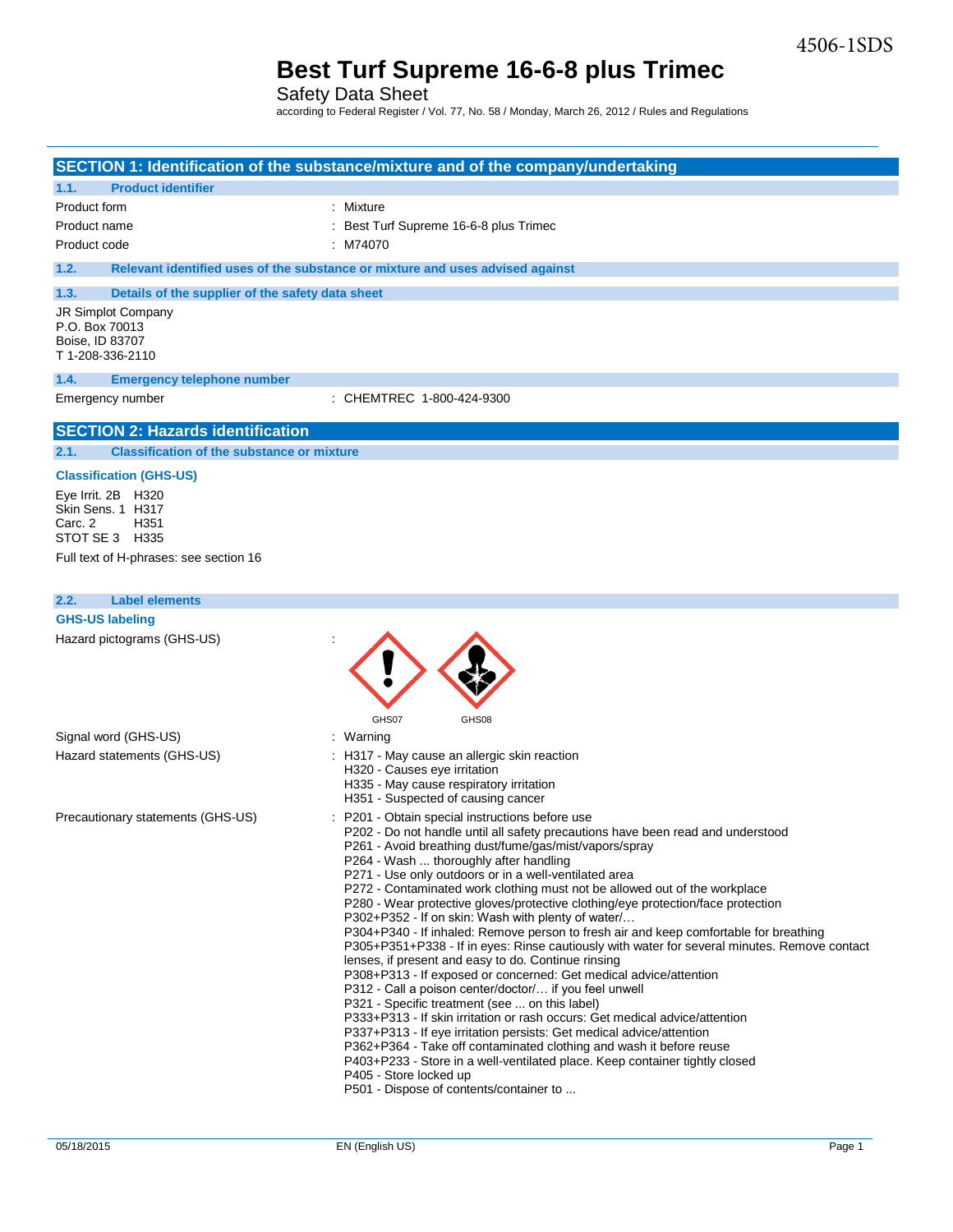Safety Data Sheet

according to Federal Register / Vol. 77, No. 58 / Monday, March 26, 2012 / Rules and Regulations

### **2.3. Other hazards**

#### No additional information available

### **2.4. Unknown acute toxicity (GHS-US)**

### Not applicable

### **SECTION 3: Composition/information on ingredients**

### **3.1. Substance**

Not applicable

**3.2. Mixture**

| <b>Name</b>                    | <b>Product identifier</b> | % | <b>Classification (GHS-US)</b>                                                                                                            |
|--------------------------------|---------------------------|---|-------------------------------------------------------------------------------------------------------------------------------------------|
| ammonium sulfate               | (CAS No) 7783-20-2        |   | Eye Irrit. 2B, H320<br>STOT SE 3, H335                                                                                                    |
| Monoammonium Phosphate         | (CAS No) 7722-76-1        |   | Eye Irrit. 2B, H320<br>STOT SE 3. H335                                                                                                    |
| potassium sulfate              | (CAS No) 7778-80-5        |   | Not classified                                                                                                                            |
| Iron Oxysulfate                |                           |   | Eye Irrit. 2B, H320                                                                                                                       |
| Sand                           |                           |   | STOT SE 3, H335                                                                                                                           |
| 2,4-dichlorophenoxyacetic acid | (CAS No) 94-75-7          |   | Acute Tox. 4 (Oral), H302<br>Eye Dam. 1, H318<br>Skin Sens. 1, H317<br>Carc. 2, H351<br>STOT SE 3, H335<br>Aquatic Chronic 3, H412        |
| Manganese Oxysulfate           |                           |   | Eye Irrit. 2B, H320                                                                                                                       |
| mecoprop                       | (CAS No) 93-65-2          |   | Acute Tox. 4 (Oral), H302<br>Skin Irrit. 2, H315<br>Eye Dam. 1, H318<br>Carc. 2, H351<br>Aquatic Acute 1, H400<br>Aquatic Chronic 1, H410 |
| dicamba                        | (CAS No) 1918-00-9        |   | Acute Tox. 4 (Oral), H302<br>Acute Tox. 4 (Dermal), H312<br>Eye Dam. 1, H318<br>Aquatic Chronic 3, H412                                   |

### Full text of H-phrases: see section 16

|      | <b>SECTION 4: First aid measures</b>                                       |                                                                                                                                                                      |
|------|----------------------------------------------------------------------------|----------------------------------------------------------------------------------------------------------------------------------------------------------------------|
| 4.1. | <b>Description of first aid measures</b>                                   |                                                                                                                                                                      |
|      | First-aid measures general                                                 | : Never give anything by mouth to an unconscious person. If you feel unwell, seek medical<br>advice (show the label where possible).                                 |
|      | First-aid measures after inhalation                                        | : Allow victim to breathe fresh air. Allow the victim to rest.                                                                                                       |
|      | First-aid measures after skin contact                                      | Remove affected clothing and wash all exposed skin area with mild soap and water, followed<br>by warm water rinse.                                                   |
|      | First-aid measures after eye contact                                       | Rinse immediately with plenty of water. Obtain medical attention if pain, blinking or redness<br>persist.                                                            |
|      | First-aid measures after ingestion                                         | : Rinse mouth. Do NOT induce vomiting. Obtain emergency medical attention.                                                                                           |
| 4.2. | Most important symptoms and effects, both acute and delayed                |                                                                                                                                                                      |
|      | Symptoms/injuries                                                          | : Not expected to present a significant hazard under anticipated conditions of normal use.                                                                           |
| 4.3. | Indication of any immediate medical attention and special treatment needed |                                                                                                                                                                      |
|      | No additional information available                                        |                                                                                                                                                                      |
|      | <b>SECTION 5: Firefighting measures</b>                                    |                                                                                                                                                                      |
| 5.1. | <b>Extinguishing media</b>                                                 |                                                                                                                                                                      |
|      | Suitable extinguishing media                                               | : Foam. Dry powder. Carbon dioxide. Water spray. Sand.                                                                                                               |
|      | Unsuitable extinguishing media                                             | : Do not use a heavy water stream.                                                                                                                                   |
| 5.2. | Special hazards arising from the substance or mixture                      |                                                                                                                                                                      |
|      | No additional information available                                        |                                                                                                                                                                      |
| 5.3. | <b>Advice for firefighters</b>                                             |                                                                                                                                                                      |
|      | Firefighting instructions                                                  | : Use water spray or fog for cooling exposed containers. Exercise caution when fighting any<br>chemical fire. Prevent fire-fighting water from entering environment. |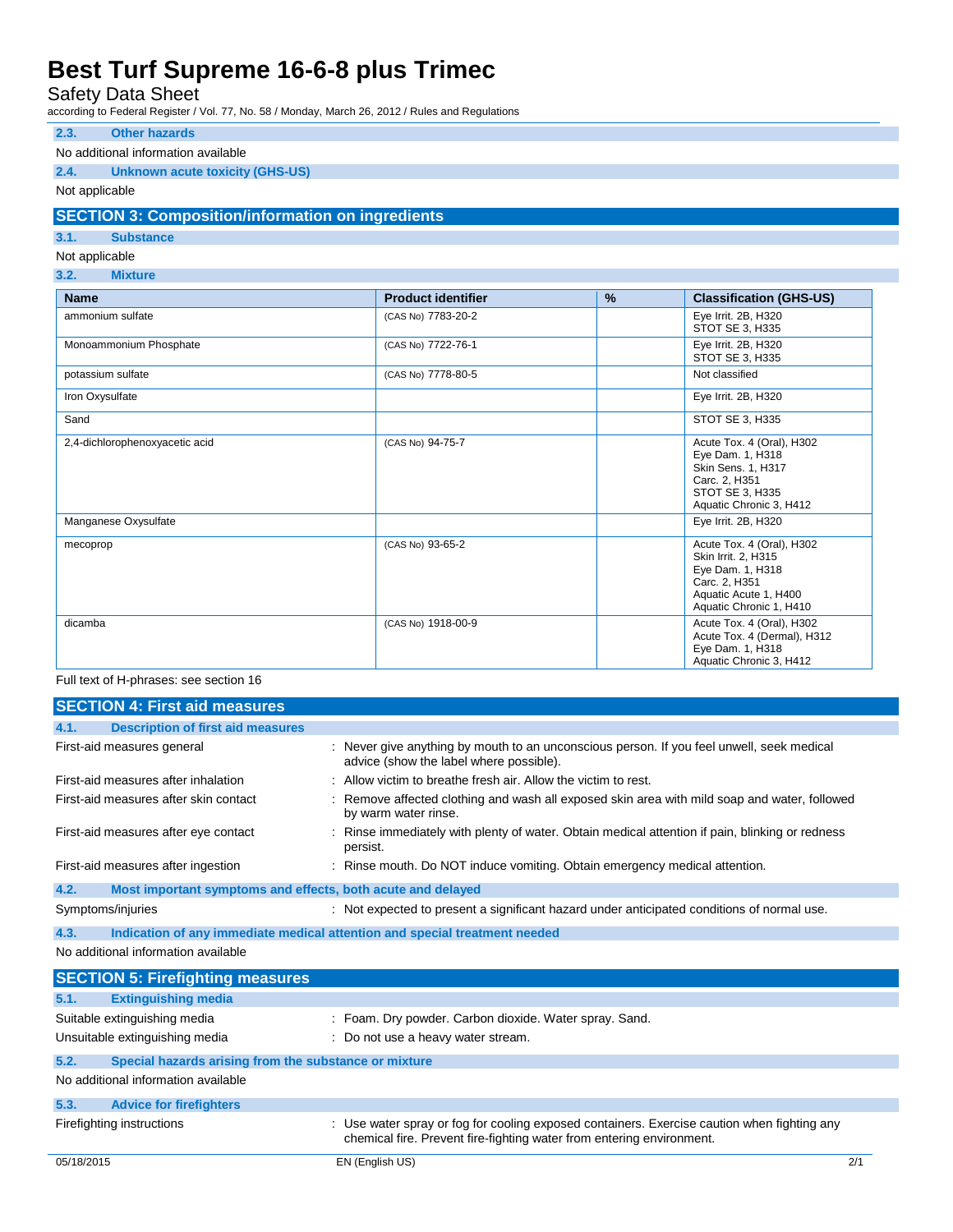Safety Data Sheet

according to Federal Register / Vol. 77, No. 58 / Monday, March 26, 2012 / Rules and Regulations

Protection during firefighting **inter act area** without proper protective equipment, including respiratory protection. **SECTION 6: Accidental release measures 6.1. Personal precautions, protective equipment and emergency procedures 6.1.1. For non-emergency personnel** Emergency procedures **in the case of the Contract Execute** Evacuate unnecessary personnel. **6.1.2. For emergency responders** Protective equipment **Equip COVER 1999** : Equip cleanup crew with proper protection. Emergency procedures in the settlement of the Ventilate area. **6.2. Environmental precautions** Prevent entry to sewers and public waters. Notify authorities if liquid enters sewers or public waters. **6.3. Methods and material for containment and cleaning up** Methods for cleaning up example of the state of land, sweep or shovel into suitable containers. Minimize generation of dust. Store away from other materials. **6.4. Reference to other sections** See Heading 8. Exposure controls and personal protection. **SECTION 7: Handling and storage 7.1. Precautions for safe handling** Precautions for safe handling : Wash hands and other exposed areas with mild soap and water before eating, drinking or smoking and when leaving work. Provide good ventilation in process area to prevent formation of vapor. **7.2. Conditions for safe storage, including any incompatibilities** Storage conditions **in the original container in a cool, well ventilated place away from : Keep container** in a cool, well ventilated place away from : Keep container closed when not in use. Incompatible products in the strong bases. Strong acids. Incompatible materials : Sources of ignition. Direct sunlight. **7.3. Specific end use(s)**

No additional information available

## **SECTION 8: Exposure controls/personal protection**

| 8.1.<br><b>Control parameters</b>    |                                          |  |  |
|--------------------------------------|------------------------------------------|--|--|
| Best Turf Supreme 16-6-8 plus Trimec |                                          |  |  |
| <b>ACGIH</b>                         | Not applicable                           |  |  |
| <b>OSHA</b>                          | Not applicable                           |  |  |
|                                      | 2,4-dichlorophenoxyacetic acid (94-75-7) |  |  |
| <b>ACGIH</b>                         | Not applicable                           |  |  |
| <b>OSHA</b>                          | Not applicable                           |  |  |
| mecoprop (93-65-2)                   |                                          |  |  |
| <b>ACGIH</b>                         | Not applicable                           |  |  |
| <b>OSHA</b>                          | Not applicable                           |  |  |
| dicamba (1918-00-9)                  |                                          |  |  |
| <b>ACGIH</b>                         | Not applicable                           |  |  |
| <b>OSHA</b>                          | Not applicable                           |  |  |
| ammonium sulfate (7783-20-2)         |                                          |  |  |
| <b>ACGIH</b>                         | Not applicable                           |  |  |
| <b>OSHA</b>                          | Not applicable                           |  |  |
| Monoammonium Phosphate (7722-76-1)   |                                          |  |  |
| <b>ACGIH</b>                         | Not applicable                           |  |  |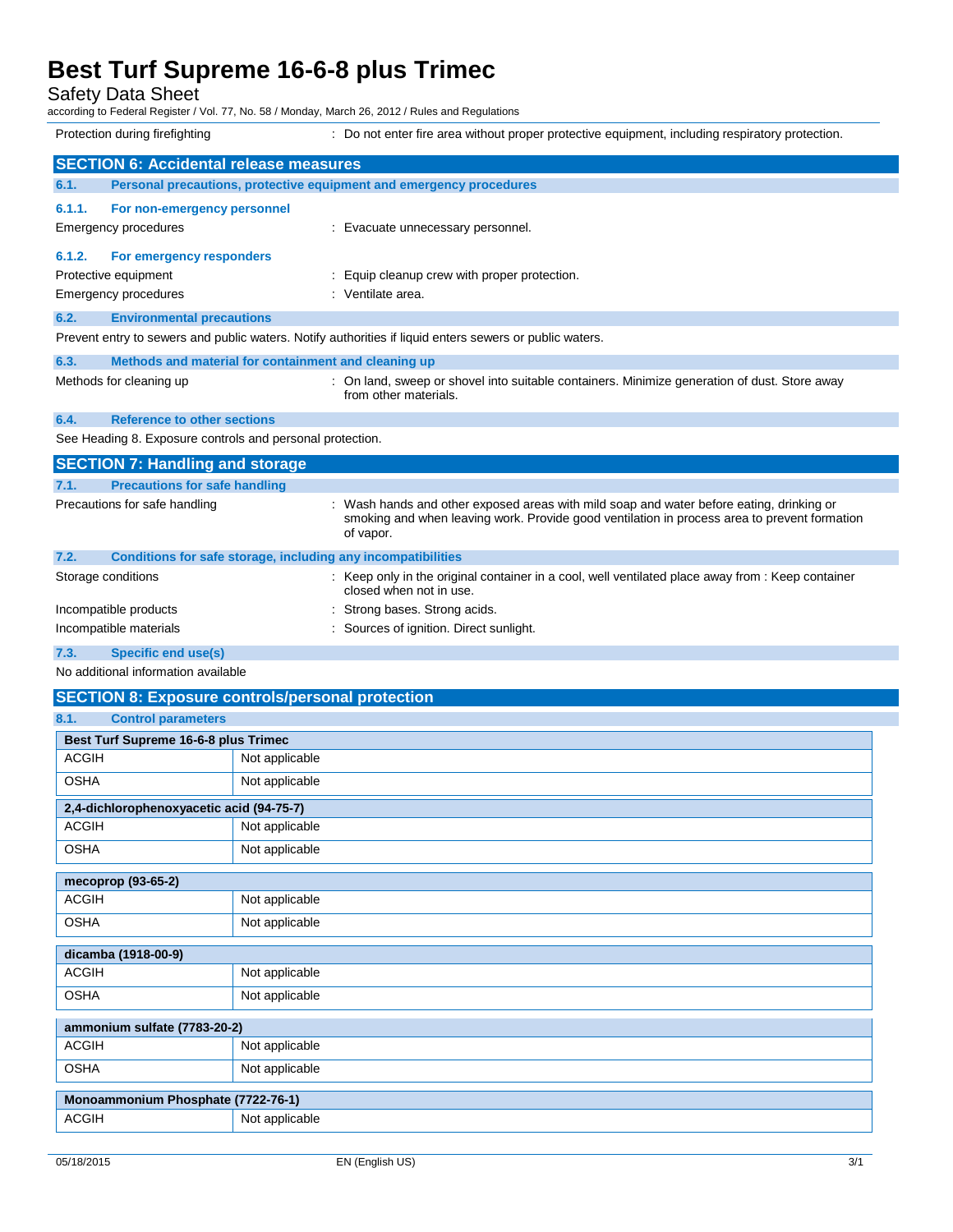Safety Data Sheet

according to Federal Register / Vol. 77, No. 58 / Monday, March 26, 2012 / Rules and Regulations

| Monoammonium Phosphate (7722-76-1)                                                                                                                                                                                                  |                |                                                                                                                                                                           |
|-------------------------------------------------------------------------------------------------------------------------------------------------------------------------------------------------------------------------------------|----------------|---------------------------------------------------------------------------------------------------------------------------------------------------------------------------|
| OSHA                                                                                                                                                                                                                                | Not applicable |                                                                                                                                                                           |
| potassium sulfate (7778-80-5)                                                                                                                                                                                                       |                |                                                                                                                                                                           |
| <b>ACGIH</b>                                                                                                                                                                                                                        | Not applicable |                                                                                                                                                                           |
| <b>OSHA</b>                                                                                                                                                                                                                         | Not applicable |                                                                                                                                                                           |
|                                                                                                                                                                                                                                     |                |                                                                                                                                                                           |
| <b>Iron Oxysulfate</b>                                                                                                                                                                                                              |                |                                                                                                                                                                           |
| <b>ACGIH</b>                                                                                                                                                                                                                        | Not applicable |                                                                                                                                                                           |
| <b>OSHA</b>                                                                                                                                                                                                                         | Not applicable |                                                                                                                                                                           |
| <b>Manganese Oxysulfate</b>                                                                                                                                                                                                         |                |                                                                                                                                                                           |
| <b>ACGIH</b>                                                                                                                                                                                                                        | Not applicable |                                                                                                                                                                           |
| OSHA                                                                                                                                                                                                                                | Not applicable |                                                                                                                                                                           |
|                                                                                                                                                                                                                                     |                |                                                                                                                                                                           |
| Sand                                                                                                                                                                                                                                |                |                                                                                                                                                                           |
| <b>ACGIH</b>                                                                                                                                                                                                                        | Not applicable |                                                                                                                                                                           |
| <b>OSHA</b>                                                                                                                                                                                                                         | Not applicable |                                                                                                                                                                           |
|                                                                                                                                                                                                                                     |                |                                                                                                                                                                           |
| 8.2.<br><b>Exposure controls</b>                                                                                                                                                                                                    |                |                                                                                                                                                                           |
| Personal protective equipment                                                                                                                                                                                                       |                | : Avoid all unnecessary exposure.                                                                                                                                         |
| Hand protection                                                                                                                                                                                                                     |                | : Wear protective gloves.                                                                                                                                                 |
| Eye protection                                                                                                                                                                                                                      |                | : Chemical goggles or safety glasses.                                                                                                                                     |
| Respiratory protection                                                                                                                                                                                                              |                | : Wear appropriate mask.                                                                                                                                                  |
| Other information                                                                                                                                                                                                                   |                | : Do not eat, drink or smoke during use.                                                                                                                                  |
|                                                                                                                                                                                                                                     |                |                                                                                                                                                                           |
| <b>SECTION 9: Physical and chemical properties</b>                                                                                                                                                                                  |                |                                                                                                                                                                           |
| 9.1.<br>Information on basic physical and chemical properties<br>Physical state                                                                                                                                                     |                | : Solid                                                                                                                                                                   |
| Appearance                                                                                                                                                                                                                          |                | : Light grey granules.                                                                                                                                                    |
| Color                                                                                                                                                                                                                               |                |                                                                                                                                                                           |
|                                                                                                                                                                                                                                     |                |                                                                                                                                                                           |
|                                                                                                                                                                                                                                     |                | : Gray                                                                                                                                                                    |
| Odor                                                                                                                                                                                                                                |                | : Odorless                                                                                                                                                                |
| Odor threshold                                                                                                                                                                                                                      |                | : No data available<br>: No data available                                                                                                                                |
| pH                                                                                                                                                                                                                                  |                | : No data available                                                                                                                                                       |
| Melting point                                                                                                                                                                                                                       |                | : No data available                                                                                                                                                       |
| Freezing point<br>Boiling point                                                                                                                                                                                                     |                | No data available                                                                                                                                                         |
| Flash point                                                                                                                                                                                                                         |                | : No data available                                                                                                                                                       |
|                                                                                                                                                                                                                                     |                | : No data available                                                                                                                                                       |
|                                                                                                                                                                                                                                     |                | : No data available                                                                                                                                                       |
|                                                                                                                                                                                                                                     |                | : No data available                                                                                                                                                       |
|                                                                                                                                                                                                                                     |                | : No data available                                                                                                                                                       |
|                                                                                                                                                                                                                                     |                | : No data available                                                                                                                                                       |
|                                                                                                                                                                                                                                     |                | : No data available                                                                                                                                                       |
|                                                                                                                                                                                                                                     |                | : No data available                                                                                                                                                       |
| Relative evaporation rate (butyl acetate=1)<br>Flammability (solid, gas)<br><b>Explosion limits</b><br><b>Explosive properties</b><br>Oxidizing properties<br>Vapor pressure<br>Relative density<br>Relative vapor density at 20 °C |                | : No data available                                                                                                                                                       |
|                                                                                                                                                                                                                                     |                | : Soluble.<br>Water: Solubility in water of component(s) of the mixture :<br>•: 0.06 g/100ml •: 0.073 g/100ml •: 0.6 g/100ml •: 77 g/100ml •: 38 g/100ml •: 11<br>g/100ml |
| Solubility<br>Log Pow                                                                                                                                                                                                               |                | : No data available                                                                                                                                                       |
| Log Kow                                                                                                                                                                                                                             |                | : No data available                                                                                                                                                       |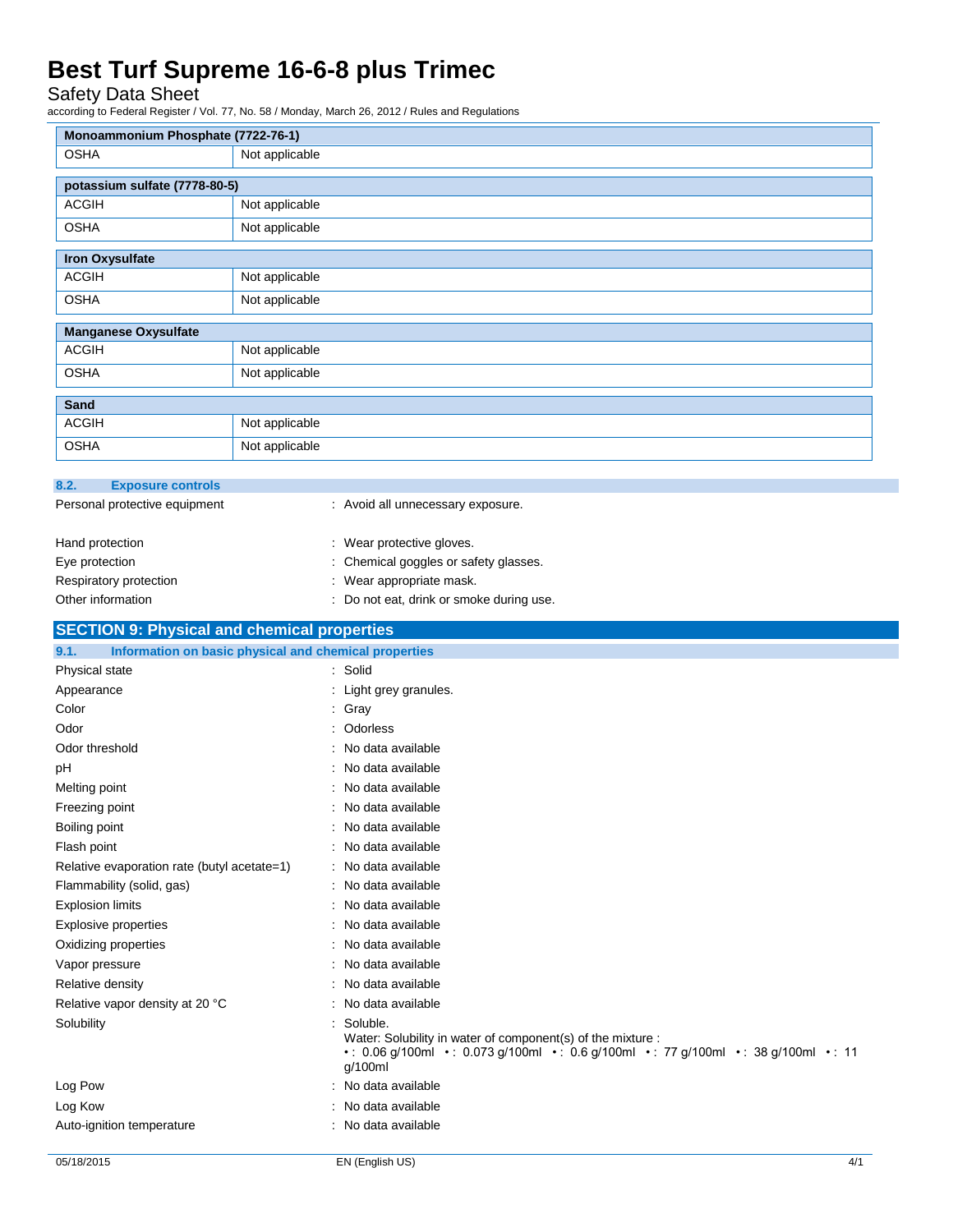Safety Data Sheet

according to Federal Register / Vol. 77, No. 58 / Monday, March 26, 2012 / Rules and Regulations

|                  | Decomposition temperature                            | : No data available |
|------------------|------------------------------------------------------|---------------------|
| Viscosity        |                                                      | : No data available |
|                  | Viscosity, kinematic                                 | : No data available |
|                  | Viscosity, dynamic                                   | : No data available |
| 9.2.             | <b>Other information</b>                             |                     |
|                  | No additional information available                  |                     |
|                  | <b>SECTION 10: Stability and reactivity</b>          |                     |
| 10.1.            | <b>Reactivity</b>                                    |                     |
|                  | No additional information available                  |                     |
| 10.2.            | <b>Chemical stability</b>                            |                     |
| Not established. |                                                      |                     |
| 10.3.            | <b>Possibility of hazardous reactions</b>            |                     |
| Not established. |                                                      |                     |
| 10.4.            | <b>Conditions to avoid</b>                           |                     |
|                  | Direct sunlight. Extremely high or low temperatures. |                     |
| 10.5.            | <b>Incompatible materials</b>                        |                     |
|                  | Strong acids. Strong bases.                          |                     |
| 10.6.            | <b>Hazardous decomposition products</b>              |                     |
|                  | fume. Carbon monoxide. Carbon dioxide.               |                     |
|                  | <b>SECTION 11: Toxicological information</b>         |                     |
| 11.1.            | Information on toxicological effects                 |                     |

Acute toxicity **in the case of the CALIC CONTEX :** Not classified

| 2,4-dichlorophenoxyacetic acid (94-75-7) |                                                         |
|------------------------------------------|---------------------------------------------------------|
| LD50 oral rat                            | 630-774, Rat; Other; Experimental value; 375 mg/kg; Rat |
| LD50 dermal rabbit                       | > 2000 mg/kg (Rabbit; Experimental value; Other)        |
| ATE US (oral)                            | 500.000 mg/kg body weight                               |
| mecoprop (93-65-2)                       |                                                         |
| LD50 oral rat                            | 650 mg/kg (Rat; Literature study)                       |
| ATE US (oral)                            | 650.000 mg/kg body weight                               |
| dicamba (1918-00-9)                      |                                                         |
| LD50 oral rat                            | 1039 mg/kg (Rat)                                        |
| LD50 dermal rat                          | 2000 mg/kg (Rat)                                        |
| LD50 dermal rabbit                       | > 2000 mg/kg (Rabbit)                                   |
| ATE US (oral)                            | 1039.000 mg/kg body weight                              |
| ATE US (dermal)                          | 2000.000 mg/kg body weight                              |
| ammonium sulfate (7783-20-2)             |                                                         |
| LD50 oral rat                            | 2840 mg/kg (Rat)                                        |
| LD50 dermal rat                          | > 2000 mg/kg                                            |
| ATE US (oral)                            | 2840.000 mg/kg body weight                              |
| Monoammonium Phosphate (7722-76-1)       |                                                         |
| LD50 oral rat                            | 5750 mg/kg (Rat)                                        |
| LD50 dermal rat                          | $>$ mg/kg                                               |
| LD50 dermal rabbit                       | > 7940 mg/kg (Rabbit)                                   |
| ATE US (oral)                            | 5750.000 mg/kg body weight                              |
| potassium sulfate (7778-80-5)            |                                                         |
| LD50 oral rat                            | 6600 mg/kg (Rat)                                        |
| ATE US (oral)                            | 6600.000 mg/kg body weight                              |
| <b>Manganese Oxysulfate</b>              |                                                         |
| LD50 oral rat                            | 2150 mg/kg                                              |
| 05/18/2015                               | EN (English US)<br>5/1                                  |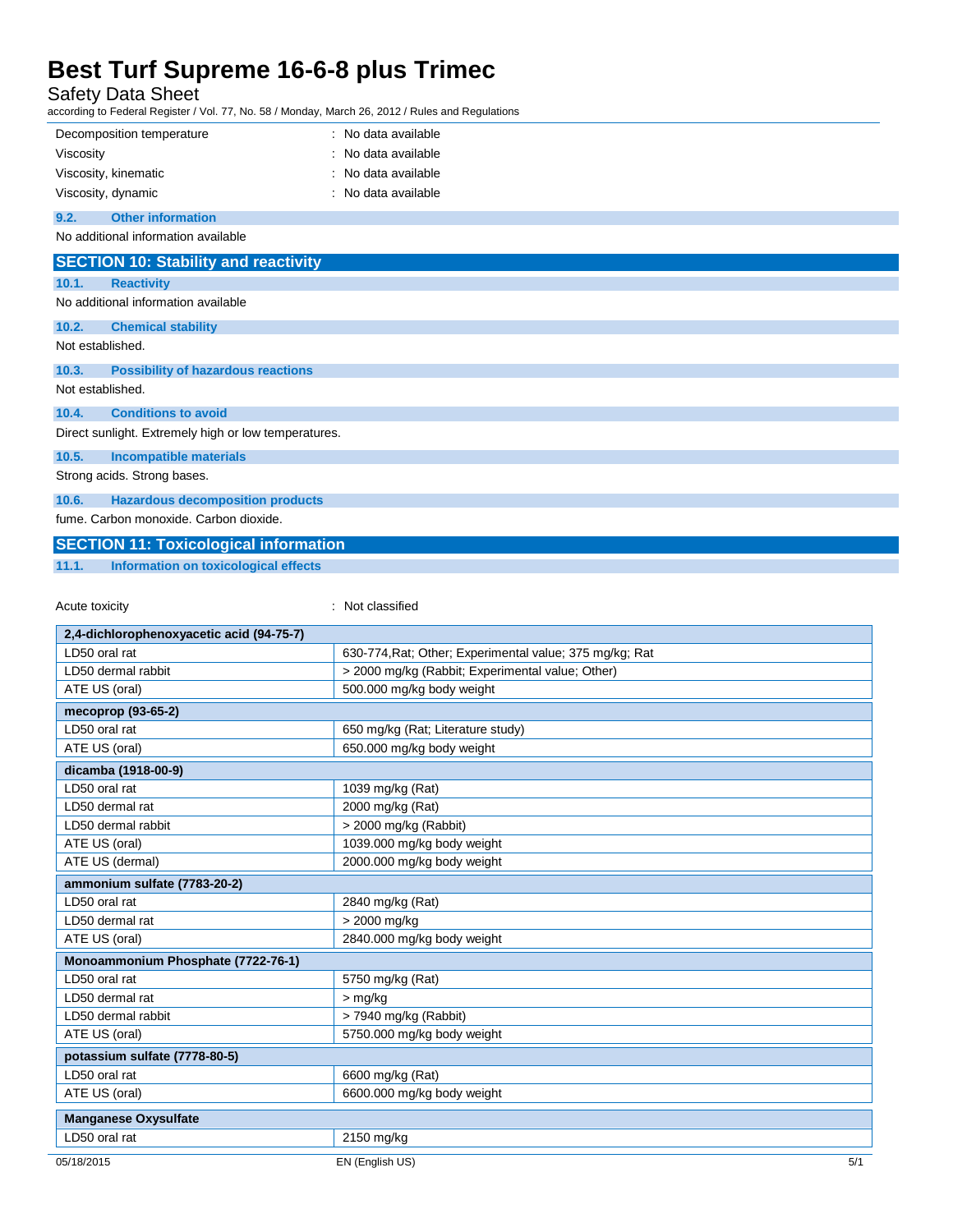Safety Data Sheet

according to Federal Register / Vol. 77, No. 58 / Monday, March 26, 2012 / Rules and Regulations

| <b>Manganese Oxysulfate</b>                      |                                                                                                                                                                                               |
|--------------------------------------------------|-----------------------------------------------------------------------------------------------------------------------------------------------------------------------------------------------|
| ATE US (oral)                                    | 2150.000 mg/kg body weight                                                                                                                                                                    |
| Skin corrosion/irritation                        | : Not classified                                                                                                                                                                              |
| Serious eye damage/irritation                    | : Causes eye irritation.                                                                                                                                                                      |
| Respiratory or skin sensitization                | : May cause an allergic skin reaction.                                                                                                                                                        |
| Germ cell mutagenicity                           | : Not classified                                                                                                                                                                              |
|                                                  | Based on available data, the classification criteria are not met                                                                                                                              |
| Carcinogenicity                                  | : Suspected of causing cancer.                                                                                                                                                                |
|                                                  |                                                                                                                                                                                               |
| 2,4-dichlorophenoxyacetic acid (94-75-7)         | 2B - Possibly carcinogenic to humans                                                                                                                                                          |
| IARC group                                       |                                                                                                                                                                                               |
| mecoprop (93-65-2)                               |                                                                                                                                                                                               |
| IARC group                                       | 2B - Possibly carcinogenic to humans                                                                                                                                                          |
|                                                  |                                                                                                                                                                                               |
| Reproductive toxicity                            | : Not classified                                                                                                                                                                              |
|                                                  | Based on available data, the classification criteria are not met                                                                                                                              |
| Specific target organ toxicity (single exposure) | : May cause respiratory irritation.                                                                                                                                                           |
|                                                  |                                                                                                                                                                                               |
|                                                  |                                                                                                                                                                                               |
| Specific target organ toxicity (repeated         | : Not classified                                                                                                                                                                              |
| exposure)                                        |                                                                                                                                                                                               |
|                                                  |                                                                                                                                                                                               |
|                                                  | : Not classified                                                                                                                                                                              |
| Aspiration hazard                                |                                                                                                                                                                                               |
| Potential Adverse human health effects and       | : Based on available data, the classification criteria are not met.                                                                                                                           |
| symptoms                                         |                                                                                                                                                                                               |
| <b>SECTION 12: Ecological information</b>        |                                                                                                                                                                                               |
|                                                  |                                                                                                                                                                                               |
| <b>Toxicity</b><br>12.1.                         |                                                                                                                                                                                               |
|                                                  | ENVIRONMENTAL HAZARDS: This product is toxic to fish and aquatic invertebrates and may                                                                                                        |
| Ecology - water                                  | adversely affect non-target plants. Do not apply directly to water. Do not contaminate water                                                                                                  |
|                                                  | when disposing of equipment washwater. This chemical has properties and characteristics                                                                                                       |
|                                                  | associated with chemicals detected in groundwater. The use of this chemical in areas where                                                                                                    |
|                                                  | soils are permeable, particularly where the water table is shallow, any results in groundwater<br>contamination. Application around a cistern or well may result in contamination of drinking |
|                                                  | water or groundwater.                                                                                                                                                                         |
| 2,4-dichlorophenoxyacetic acid (94-75-7)         |                                                                                                                                                                                               |
| LC50 fish 1                                      | 31 - 96 mg/l (96 h; Cyprinus carpio)                                                                                                                                                          |
| EC50 Daphnia 1                                   | 90 mg/l (48 h; Daphnia magna)                                                                                                                                                                 |
| LC50 fish 2                                      | 82 mg/l 96 h; Salmo gairdneri (Oncorhynchus mykiss)                                                                                                                                           |
| TLM fish 1                                       | 375 mg/l (48 h; Lepomis macrochirus)                                                                                                                                                          |
| Threshold limit algae 1                          | < 0.1 mg/l (Scenedesmus quadricauda; Chronic)                                                                                                                                                 |
| Threshold limit algae 2                          | 26.4 mg/l (120 h; Selenastrum capricornutum; Growth rate)                                                                                                                                     |
| mecoprop (93-65-2)                               |                                                                                                                                                                                               |
| LC50 fish 1                                      | 1100 mg/l (96 h; Pimephales promelas; GLP)                                                                                                                                                    |
| EC50 Daphnia 1                                   | 400 - 450 mg/l (48 h; Daphnia magna; Al>=90%)                                                                                                                                                 |
| EC50 other aquatic organisms 1                   | 7.352 mg/l (240 h; Lemna minor; Growth)                                                                                                                                                       |
| LC50 fish 2                                      | 240 mg/l 96 h; Salmo gairdneri (Oncorhynchus mykiss)                                                                                                                                          |
| Threshold limit algae 1                          | 102.66 mg/l (96 h; Scenedesmus subspicatus; Al>=50%)                                                                                                                                          |
| Threshold limit algae 2                          | 220 mg/l (96 h; Chlorella sp.; Al>=50%)                                                                                                                                                       |
|                                                  |                                                                                                                                                                                               |
| dicamba (1918-00-9)<br>LC50 fish 1               | 23 mg/l (96 h; Lepomis macrochirus)                                                                                                                                                           |
| LC50 other aquatic organisms 1                   | 10 - 100 mg/l (96 h)                                                                                                                                                                          |
| EC50 Daphnia 1                                   | > 100 mg/l (48 h; Daphnia magna; Locomotor effect)                                                                                                                                            |
| LC50 fish 2                                      | 28 mg/l 96 h; Salmo gairdneri (Oncorhynchus mykiss)                                                                                                                                           |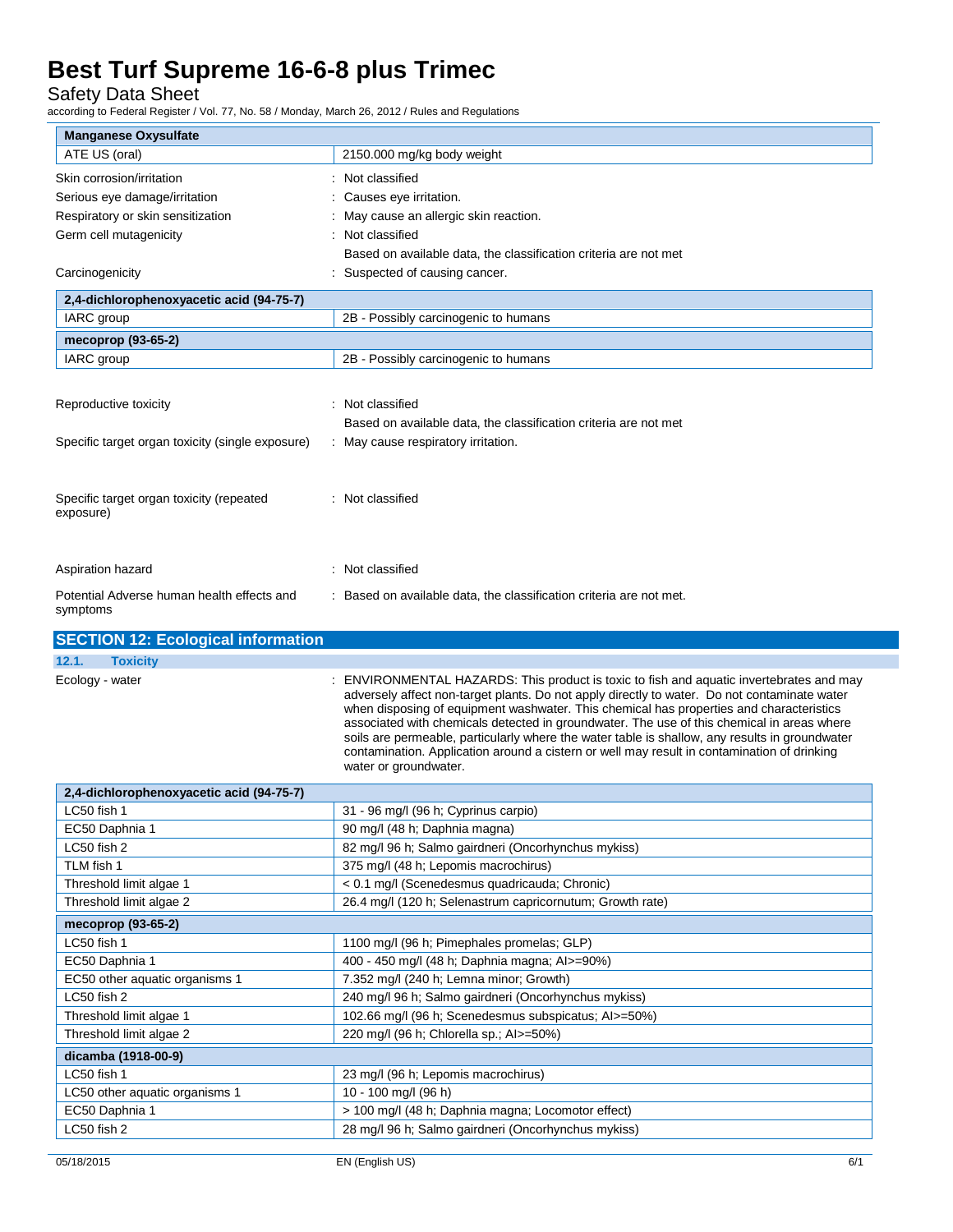Safety Data Sheet

according to Federal Register / Vol. 77, No. 58 / Monday, March 26, 2012 / Rules and Regulations

| dicamba (1918-00-9)                       |                                                    |  |
|-------------------------------------------|----------------------------------------------------|--|
| TLM fish 1                                | 40 ppm (48 h; Lepomis macrochirus)                 |  |
| TLM fish 2                                | 35 ppm 48 h; Salmo gairdneri (Oncorhynchus mykiss) |  |
| Threshold limit other aquatic organisms 1 | 10 - 100,96 h                                      |  |
| ammonium sulfate (7783-20-2)              |                                                    |  |
| LC50 fish 1                               | 126 mg/l (96 h; Poecilia reticulata)               |  |
| EC50 Daphnia 1                            | 202 mg/l (96 h; Daphnia magna)                     |  |
| LC50 fish 2                               | 250 - 480 mg/l (96 h; Brachydanio rerio)           |  |
| EC50 Daphnia 2                            | 433 mg/l (50 h; Daphnia magna)                     |  |
| TLM fish 1                                | 1290 ppm (96 h; Gambusia affinis)                  |  |
| Monoammonium Phosphate (7722-76-1)        |                                                    |  |
| LC50 fish 1                               | 155 ppm (96 h; Pimephales promelas)                |  |
| potassium sulfate (7778-80-5)             |                                                    |  |
| LC50 fish 1                               | 1692.4 mg/l (96 h; Alburnus alburnus)              |  |
| LC50 other aquatic organisms 1            | > 1000 mg/l (96 h)                                 |  |
| EC50 Daphnia 1                            | 890 mg/l (48 h; Daphnia magna; Static system)      |  |
| LC50 fish 2                               | 653 - 796 mg/l (96 h; Lepomis macrochirus)         |  |
| EC50 Daphnia 2                            | 1180 mg/l (96 h; Crustacea)                        |  |
| TLM fish 1                                | 3550 ppm (96 h; Lepomis sp.)                       |  |
| Threshold limit other aquatic organisms 1 | > 1000 mg/l (96 h)                                 |  |
| Threshold limit algae 1                   | 2900 mg/l (72 h; Scenedesmus subspicatus)          |  |

### **12.2. Persistence and degradability**

| Best Turf Supreme 16-6-8 plus Trimec      |                                                                                                                                                                                                             |  |
|-------------------------------------------|-------------------------------------------------------------------------------------------------------------------------------------------------------------------------------------------------------------|--|
| Persistence and degradability             | Not established.                                                                                                                                                                                            |  |
| 2,4-dichlorophenoxyacetic acid (94-75-7)  |                                                                                                                                                                                                             |  |
| Persistence and degradability             | Readily biodegradable in water. Inhibition of nitrification. Biodegradable in the soil. No<br>(test)data on mobility of the substance available. May cause long-term adverse effects in the<br>environment. |  |
| mecoprop (93-65-2)                        |                                                                                                                                                                                                             |  |
| Persistence and degradability             | Not readily biodegradable in water. Biodegradable in the soil. Low potential for adsorption in<br>soil. Photodegradation in the air.                                                                        |  |
| dicamba (1918-00-9)                       |                                                                                                                                                                                                             |  |
| Persistence and degradability             | May cause long-term adverse effects in the environment.                                                                                                                                                     |  |
| ammonium sulfate (7783-20-2)              |                                                                                                                                                                                                             |  |
| Persistence and degradability             | Biodegradability in water: no data available. Not established.                                                                                                                                              |  |
| Monoammonium Phosphate (7722-76-1)        |                                                                                                                                                                                                             |  |
| Persistence and degradability             | Biodegradability in water: no data available. Not established.                                                                                                                                              |  |
| potassium sulfate (7778-80-5)             |                                                                                                                                                                                                             |  |
| Persistence and degradability             | Biodegradability: not applicable. Not established.                                                                                                                                                          |  |
| Biochemical oxygen demand (BOD)           | Not applicable                                                                                                                                                                                              |  |
| Chemical oxygen demand (COD)              | Not applicable                                                                                                                                                                                              |  |
| ThOD                                      | Not applicable                                                                                                                                                                                              |  |
| BOD (% of ThOD)                           | Not applicable                                                                                                                                                                                              |  |
| <b>Iron Oxysulfate</b>                    |                                                                                                                                                                                                             |  |
| Persistence and degradability             | Not established.                                                                                                                                                                                            |  |
| Sand                                      |                                                                                                                                                                                                             |  |
| Persistence and degradability             | Not established.                                                                                                                                                                                            |  |
| <b>Bioaccumulative potential</b><br>12.3. |                                                                                                                                                                                                             |  |
| Best Turf Supreme 16-6-8 plus Trimec      |                                                                                                                                                                                                             |  |
| Bioaccumulative potential                 | Not established.                                                                                                                                                                                            |  |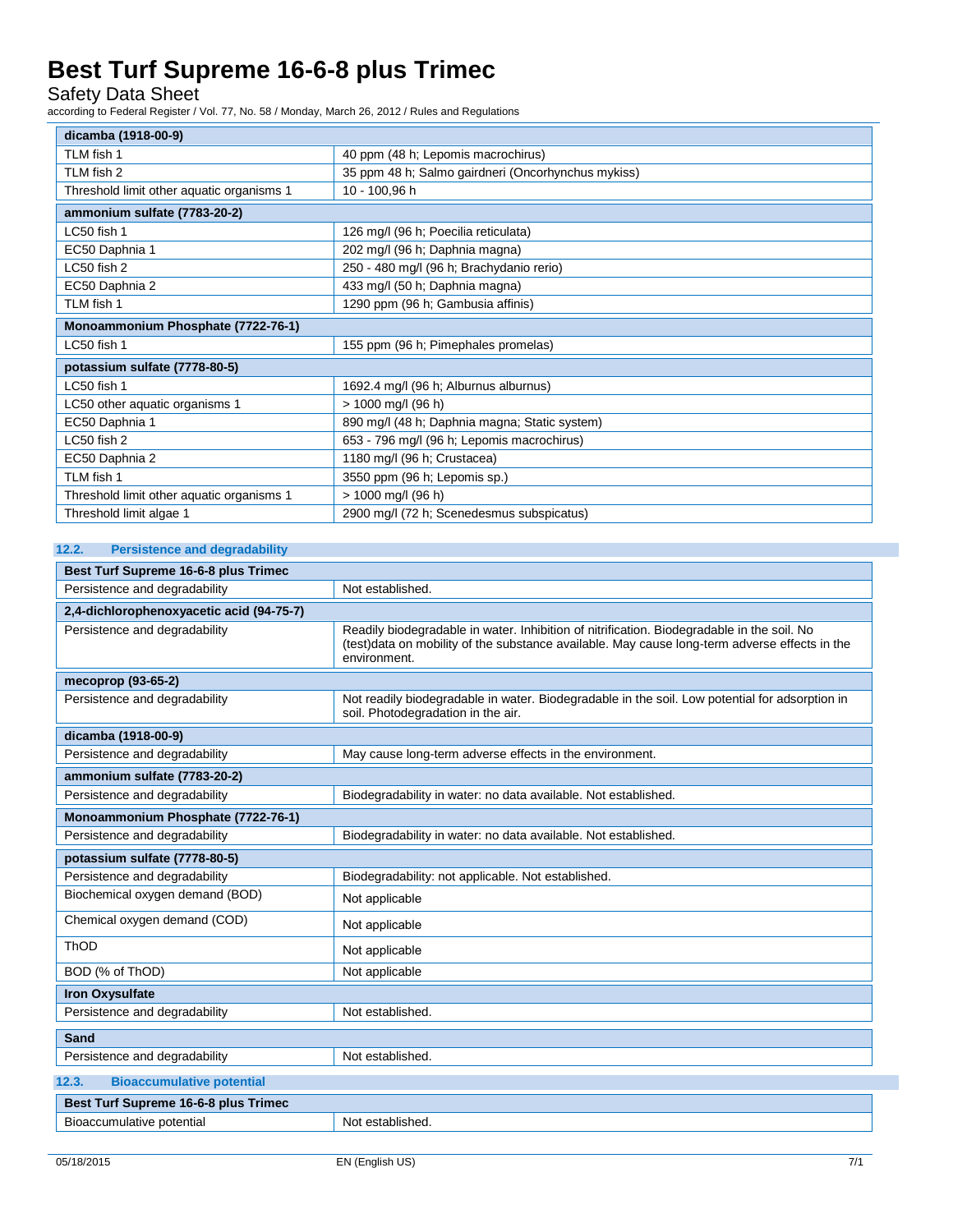Safety Data Sheet

according to Federal Register / Vol. 77, No. 58 / Monday, March 26, 2012 / Rules and Regulations

| 2,4-dichlorophenoxyacetic acid (94-75-7) |                                                                                                                   |  |
|------------------------------------------|-------------------------------------------------------------------------------------------------------------------|--|
| BCF fish 1                               | < 10 (3 days; Leuciscus idus)                                                                                     |  |
| BCF other aquatic organisms 1            | 6 (24 h; Algae)                                                                                                   |  |
| Log Pow                                  | 2.58 - 2.83 (Experimental value; OECD 107: Partition Coefficient (n-octanol/water): Shake<br>Flask Method; 25 °C) |  |
| Bioaccumulative potential                | Low potential for bioaccumulation (BCF < 500). Not established.                                                   |  |
| mecoprop (93-65-2)                       |                                                                                                                   |  |
| BCF fish 1                               | 1.2 - 5.5 (672 h; Lepomis macrochirus; GLP)                                                                       |  |
| Log Pow                                  | 1.17 (Experimental value; OECD 107: Partition Coefficient (n-octanol/water): Shake Flask<br>Method; 23 °C)        |  |
| Bioaccumulative potential                | Low potential for bioaccumulation (BCF $<$ 500).                                                                  |  |
| dicamba (1918-00-9)                      |                                                                                                                   |  |
| Log Pow                                  | 2.21                                                                                                              |  |
| Bioaccumulative potential                | Low potential for bioaccumulation (Log Kow < 4). Not established.                                                 |  |
| ammonium sulfate (7783-20-2)             |                                                                                                                   |  |
| Log Pow                                  | $-5.1$                                                                                                            |  |
| Bioaccumulative potential                | Bioaccumulation: not applicable. Not established.                                                                 |  |
| Monoammonium Phosphate (7722-76-1)       |                                                                                                                   |  |
| Bioaccumulative potential                | Not bioaccumulative. Not established.                                                                             |  |
| potassium sulfate (7778-80-5)            |                                                                                                                   |  |
| Bioaccumulative potential                | Not bioaccumulative. Not established.                                                                             |  |
| <b>Iron Oxysulfate</b>                   |                                                                                                                   |  |
| Bioaccumulative potential                | Not established.                                                                                                  |  |
| Sand                                     |                                                                                                                   |  |
| Bioaccumulative potential                | Not established.                                                                                                  |  |
| <b>Mobility in soil</b><br>12.4.         |                                                                                                                   |  |
|                                          |                                                                                                                   |  |

| 18.00.91<br>00.<br><b>CHIC</b>                                              |                  |
|-----------------------------------------------------------------------------|------------------|
| $\overline{\phantom{0}}$<br>$\sim$<br>11<br>SUI.<br>----<br>$\cdot$ .<br>-- | pees.<br>Nr<br>. |

| Other information                     | : Avoid release to the environment.                  |
|---------------------------------------|------------------------------------------------------|
|                                       |                                                      |
| Effect on the global warming          | : No known ecological damage caused by this product. |
| 12.5.<br><b>Other adverse effects</b> |                                                      |

| 13.1.<br><b>Waste treatment methods</b>             |                                                                                                                                                                                                                                                                                   |
|-----------------------------------------------------|-----------------------------------------------------------------------------------------------------------------------------------------------------------------------------------------------------------------------------------------------------------------------------------|
| Waste disposal recommendations                      | : Dispose in a safe manner in accordance with local/national regulations.                                                                                                                                                                                                         |
| Ecology - waste materials                           | : Avoid release to the environment.                                                                                                                                                                                                                                               |
| STORAGE AND DISPOSAL                                | : Do not contaminate water, food or feed by storage or disposal.                                                                                                                                                                                                                  |
| PESTICIDE STORAGE                                   | : Store this product only in its original container AND KEEP ANY BAGS CONTAINING UNUSED<br>PRODUCT IN A LOCKED STORAGE AREA INACCESSIBLE TO CHILDREN AND<br>DOMESTIC ANIMALS. Do not store near food or feedstuffs.                                                               |
| PESTICIDE DISPOSAL AND CONTAINER<br><b>HANDLING</b> | Non-refillable container. Do not reuse or refill this container. If empty: Place in trash or offer for<br>recycling, if available. If partly filled: Call your local solid waste agency for disposal instructions.<br>Never place unused product down an indoor or outdoor drain. |

# **SECTION 14: Transport information**

| <b>Department of Transportation (DOT)</b> |                                           |
|-------------------------------------------|-------------------------------------------|
| In accordance with DOT                    |                                           |
| Not regulated for transport               |                                           |
| <b>Additional information</b>             |                                           |
| Other information                         | : No supplementary information available. |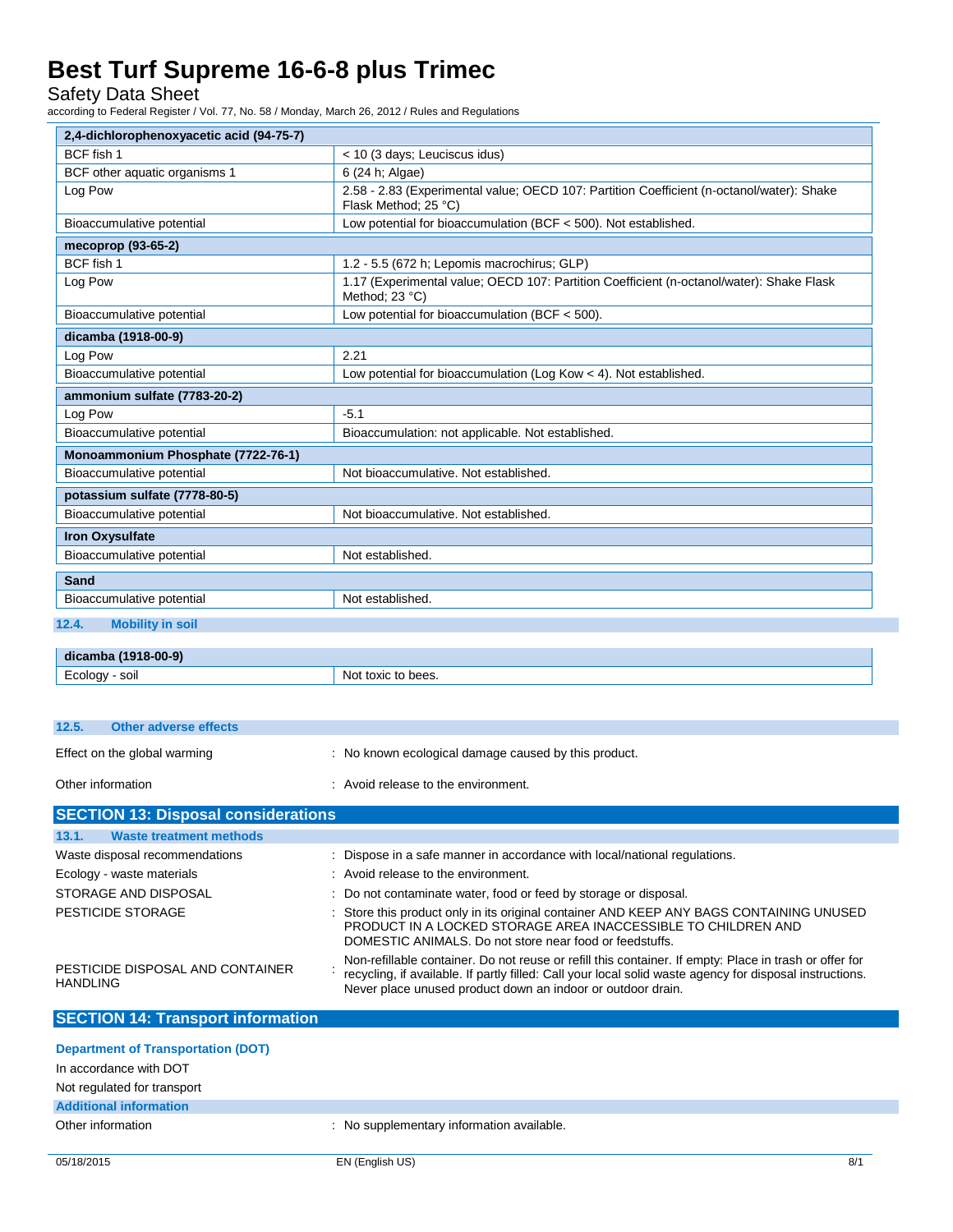Safety Data Sheet

according to Federal Register / Vol. 77, No. 58 / Monday, March 26, 2012 / Rules and Regulations

### **ADR**

No additional information available

#### **Transport by sea**

No additional information available

#### **Air transport**

No additional information available

### **SECTION 15: Regulatory information**

#### **15.1. US Federal regulations**

All components of this product are listed, or excluded from listing, on the United States Environmental Protection Agency Toxic Substances Control Act (TSCA) inventory except for:

| dicamba              | CAS No 1918-00-9 |  |
|----------------------|------------------|--|
| Iron Oxysulfate      | CAS No           |  |
| Manganese Oxysulfate | CAS No           |  |
| Sand                 | CAS No           |  |

Chemical(s) subject to the reporting requirements of Section 313 or Title III of the Superfund Amendments and Reauthorization Act (SARA) of 1986 and 40 CFR Part 372.

| 2,4-dichlorophenoxyacetic acid                                                               |         | CAS No 94-75-7   |  |
|----------------------------------------------------------------------------------------------|---------|------------------|--|
| mecoprop                                                                                     |         | CAS No 93-65-2   |  |
| dicamba                                                                                      |         | CAS No 1918-00-9 |  |
| 2,4-dichlorophenoxyacetic acid (94-75-7)                                                     |         |                  |  |
| Listed on United States SARA Section 313<br>Not listed on the United States SARA Section 313 |         |                  |  |
| RQ (Reportable quantity, section 304 of EPA's<br>List of Lists)                              | 100 lb  |                  |  |
| mecoprop (93-65-2)                                                                           |         |                  |  |
| Listed on United States SARA Section 313                                                     |         |                  |  |
| dicamba (1918-00-9)                                                                          |         |                  |  |
| Listed on United States SARA Section 313                                                     |         |                  |  |
| RQ (Reportable quantity, section 304 of EPA's<br>List of Lists)                              | 1000 lb |                  |  |

#### **15.2. International regulations**

**CANADA** No additional information available

#### **EU-Regulations**

No additional information available

**Classification according to Regulation (EC) No. 1272/2008 [CLP]** No additional information available

**Classification according to Directive 67/548/EEC [DSD] or 1999/45/EC [DPD]** Not classified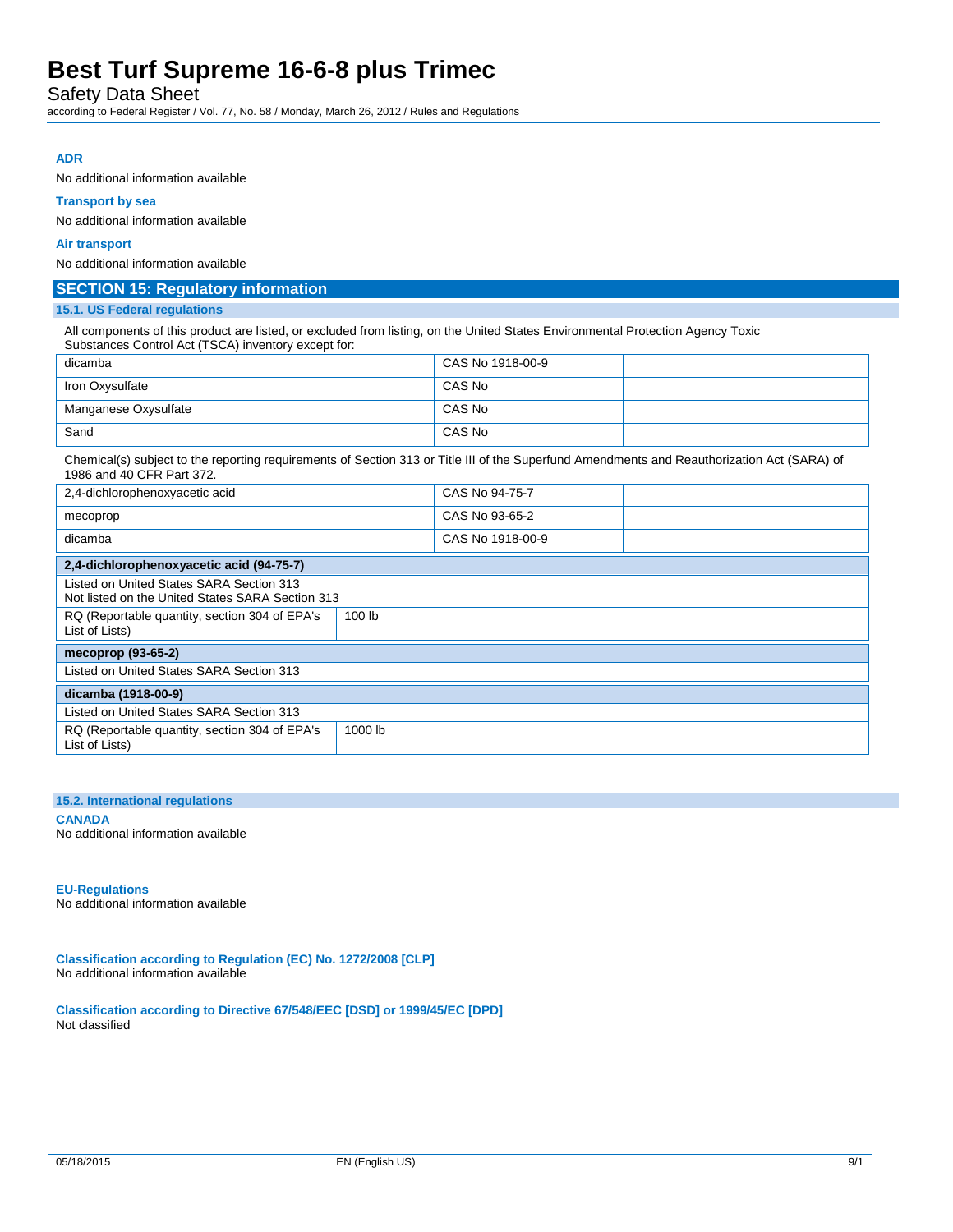### Safety Data Sheet

according to Federal Register / Vol. 77, No. 58 / Monday, March 26, 2012 / Rules and Regulations

#### **National regulations**

#### **Best Turf Supreme 16-6-8 plus Trimec**

This chemical is a pesticide product registered by the United States Environmental Protection Agency and is subject to certain labeling requirements under federal pesticide law. These requirements differ from the classification criteria and hazard information required for safety data sheets (SDS), and for workplace labels of non-pesticide chemicals. The hazard information required on the pesticide label is reproduced below. The pesticide label also includes other important information, including directions for use.

PRECAUTIONARY STATEMENTS HAZARDS TO HUMANS AND DOMESTIC ANIMALS CAUTION: Causes moderate eye irritation. Harmful if inhaled. Avoid contact with eyes or clothing. Avoid breathing dust. Wash thoroughly with soap and water after handling. Remove contaminated clothing and wash before reuse. Prolonged or frequent repeated skin contact while handling the material may cause allergic reaction in some individuals.

#### **15.3. US State regulations**

#### **2,4-dichlorophenoxyacetic acid (94-75-7)**

- U.S. Massachusetts Right To Know List
- U.S. New Jersey Right to Know Hazardous Substance List
- U.S. Pennsylvania RTK (Right to Know) List

## **mecoprop (93-65-2)**

U.S. - New Jersey - Right to Know Hazardous Substance List

#### **dicamba (1918-00-9)**

- U.S. Massachusetts Right To Know List
- U.S. New Jersey Right to Know Hazardous Substance List
- U.S. Pennsylvania RTK (Right to Know) List

| <b>SECTION 16: Other information</b> |                                                                                                                                                                                                                                                        |
|--------------------------------------|--------------------------------------------------------------------------------------------------------------------------------------------------------------------------------------------------------------------------------------------------------|
| Data sources                         | : REGULATION (EC) No 1272/2008 OF THE EUROPEAN PARLIAMENT AND OF THE<br>COUNCIL of 16 December 2008 on classification, labeling and packaging of substances and<br>mixtures, amending and repealing Directives 67/548/EEC and 1999/45/EC, and amending |

Regulation (EC) No 1907/2006.

Other information : None.

#### Full text of H-phrases:

| Acute Tox. 4 (Dermal) | Acute toxicity (dermal) Category 4                               |
|-----------------------|------------------------------------------------------------------|
| Acute Tox. 4 (Oral)   | Acute toxicity (oral) Category 4                                 |
| Aquatic Acute 1       | Hazardous to the aquatic environment - Acute Hazard Category 1   |
| Aquatic Chronic 1     | Hazardous to the aquatic environment - Chronic Hazard Category 1 |
| Aquatic Chronic 3     | Hazardous to the aquatic environment - Chronic Hazard Category 3 |
| Carc. 2               | Carcinogenicity Category 2                                       |
| Eye Dam. 1            | Serious eye damage/eye irritation Category 1                     |
| Eye Irrit. 2B         | Serious eye damage/eye irritation Category 2B                    |
| Skin Irrit. 2         | Skin corrosion/irritation Category 2                             |
| Skin Sens. 1          | Skin sensitization Category 1                                    |
| STOT SE 3             | Specific target organ toxicity (single exposure) Category 3      |
| H302                  | Harmful if swallowed                                             |
| H312                  | Harmful in contact with skin                                     |
| H315                  | Causes skin irritation                                           |
| H317                  | May cause an allergic skin reaction                              |
| H318                  | Causes serious eye damage                                        |
| H320                  | Causes eye irritation                                            |
| H335                  | May cause respiratory irritation                                 |
| H351                  | Suspected of causing cancer                                      |
| H400                  | Very toxic to aquatic life                                       |
| H410                  | Very toxic to aquatic life with long lasting effects             |
| H412                  | Harmful to aquatic life with long lasting effects                |
|                       |                                                                  |